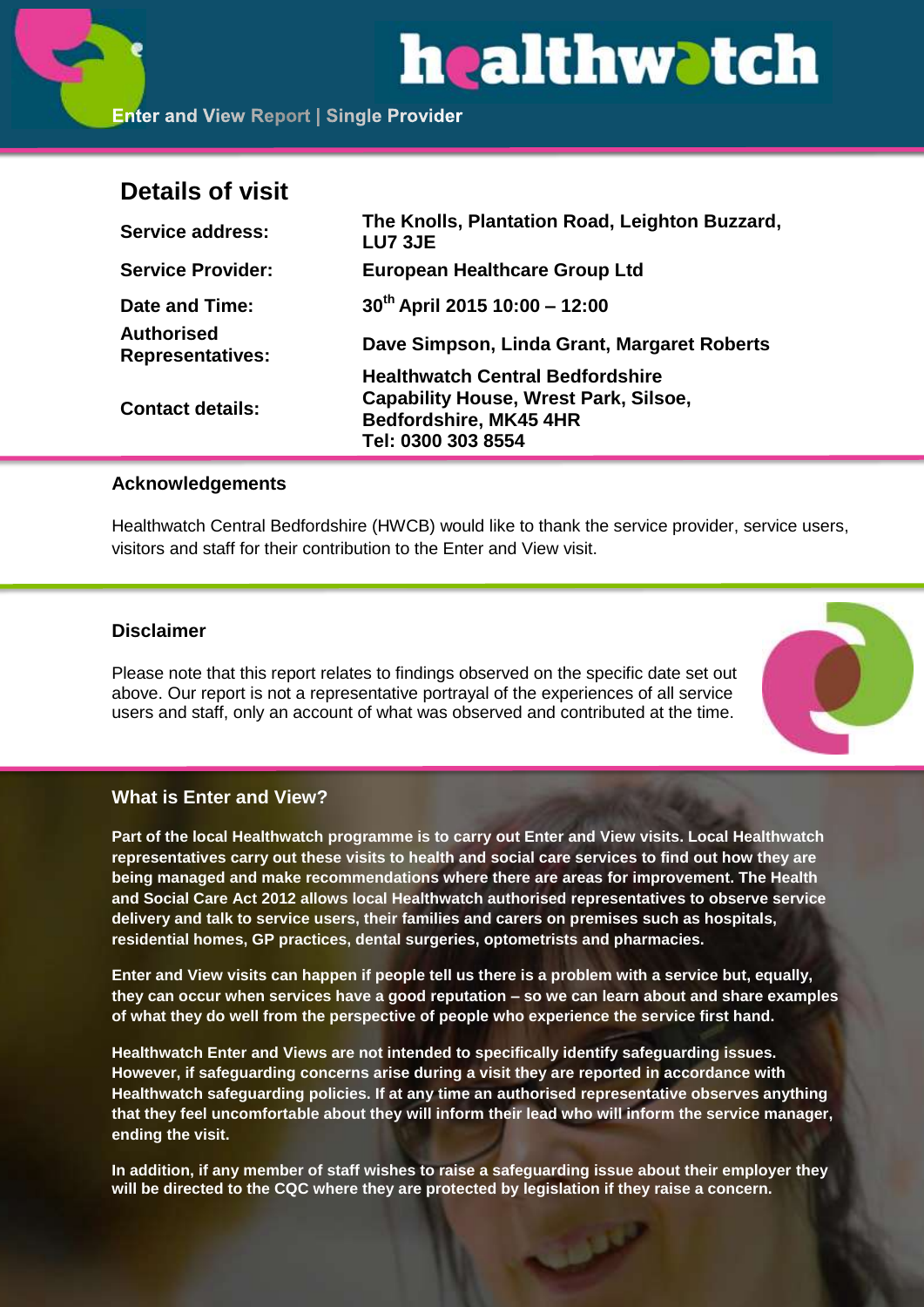# **Purpose of the visit**

- To engage with service users of care homes and understand how dignity is being respected in a care home environment;
- Identify examples of good working practice;
- Observe residents and relatives engaging with the staff and their surroundings;
- Consult with residents, relatives and staff about their experiences of the environment within the home and how care is delivered.

# **Strategic drivers**

- Care Quality Commission dignity and wellbeing strategy
- Care homes are a Local Healthwatch priority

# **Methodology**

#### **This was an announced Enter and View Visit.**

On arrival, representatives were met by the Manager, who gave a verbal introduction regarding the home, its history, the number of beds and residents, staff etc.

Authorised representatives also approached residents at the care home to informally ask them about their experience of the home. Several family members and members of staff were also spoken to.

The authorised representatives explained to everyone spoken to why they were there and took notes.

After speaking with the residents and staff, HWCB leaflets were given to the Manager to be displayed in the home to enable residents, family members, friends and staff to contact HWCB at any time.



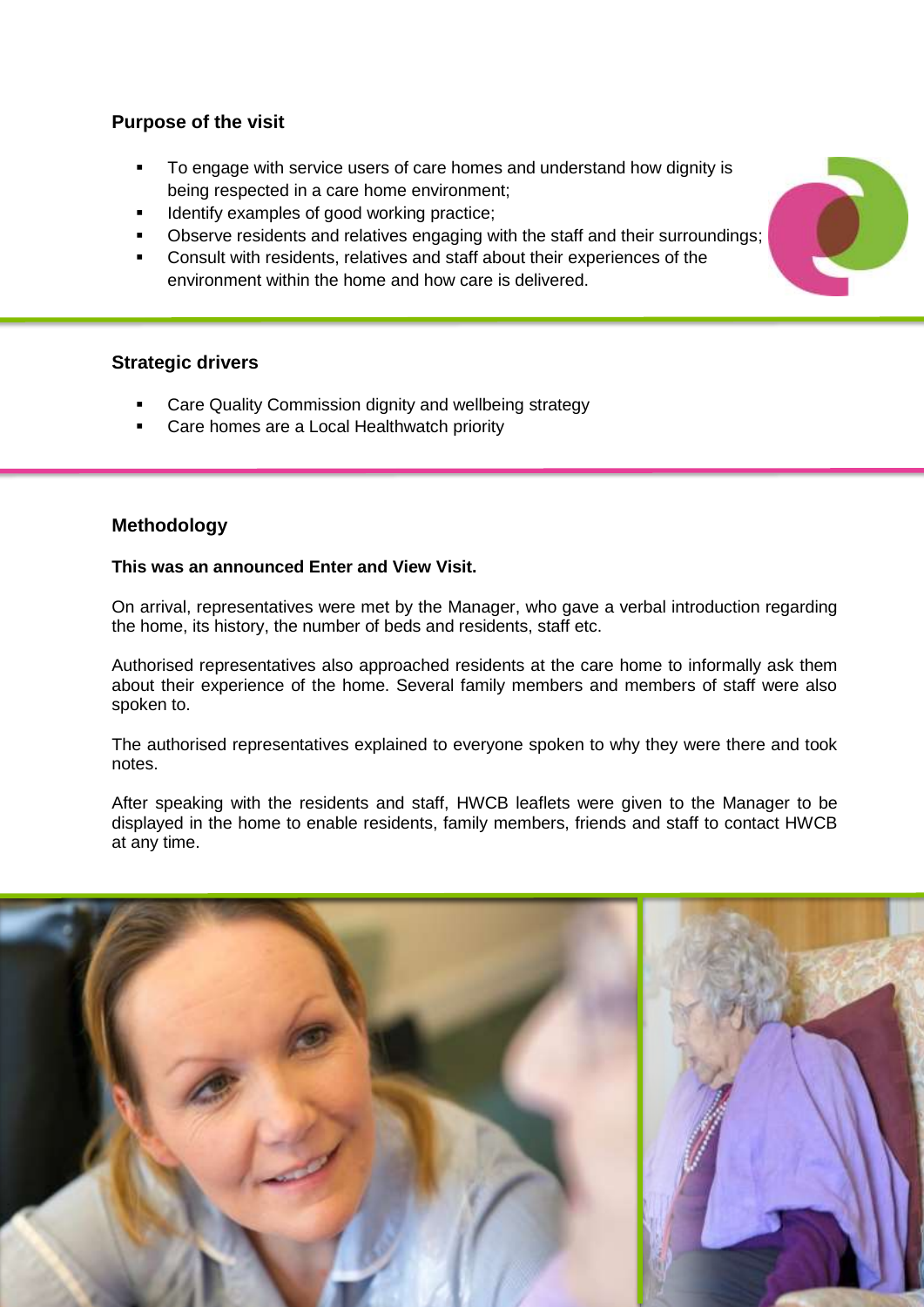# **Summary of findings**

At the time of the visit, the evidence is that the home was operating to a good standard of care with regard to cleanliness, dignity and respect.

- $\triangleright$  On entry, representatives were pleased to see the Healthwatch Central Bedfordshire posters displayed.
- $\triangleright$  Residents looked tidy, clean and well cared for, representatives saw no evidence of dignity not being respected.
- $\triangleright$  The menu appeared to be balanced and nutritious and mealtimes were suitable for the residents. Residents could also choose where to take their meals.
- $\triangleright$  There was evidence of social activities with photographs of visiting entertainers displayed on the activities board. The residents spoken to were given the option of taking part in organised activities along with their relatives.

The Manager advised representatives that the current capacity of the home is as follows:

- $\geq$  53 beds, with seven currently unoccupied.
- $\triangleright$  46 rooms are single occupancy, seven double rooms with all rooms en-suite.
- $\triangleright$  Two of the double rooms are currently being shared however there are plans to change all rooms to single occupancy.
- $\triangleright$  Beds are funded as follows:
	- o Privately (14), social services (16), CHC (7) and NHS (9).
- $\triangleright$  Beds are available for respite care.
- $\triangleright$  There are six rehabilitation beds.
- $\triangleright$  Care categories of residents include those with physical disabilities, sensory impairment, dementia and the frail elderly.
- $\triangleright$  All residents are over the age of 65.

# **Results of Visit**

#### **Environment**

The Knolls Residential Care Home is one of a group of eleven homes across the southern and eastern areas of England, which operates in a Grade II listed building in a pleasant wooded area with a large garden. The entrance and reception area retain the original dark wood panelling on the walls, which engenders a warm welcoming feeling on arrival. There is a daily 'weather board' displayed in the reception area along with activities boards.

On entry, representatives found the environment to be clean, warm, light and airy. The atmosphere was 'neutral' in that there were no apparent smells, good or bad.

The home operates over two floors which are connected by stairs and a lift. The first floor nursing unit has two shower rooms and one bathroom; two bathrooms are located downstairs. The home features two lounge areas and one dining room; one lounge in the downstairs residential unit and one in the nursing unit.

There is a third floor attic, which contains a meeting/training room. The home also has a sixbedded rehabilitation unit with a gym on the ground floor.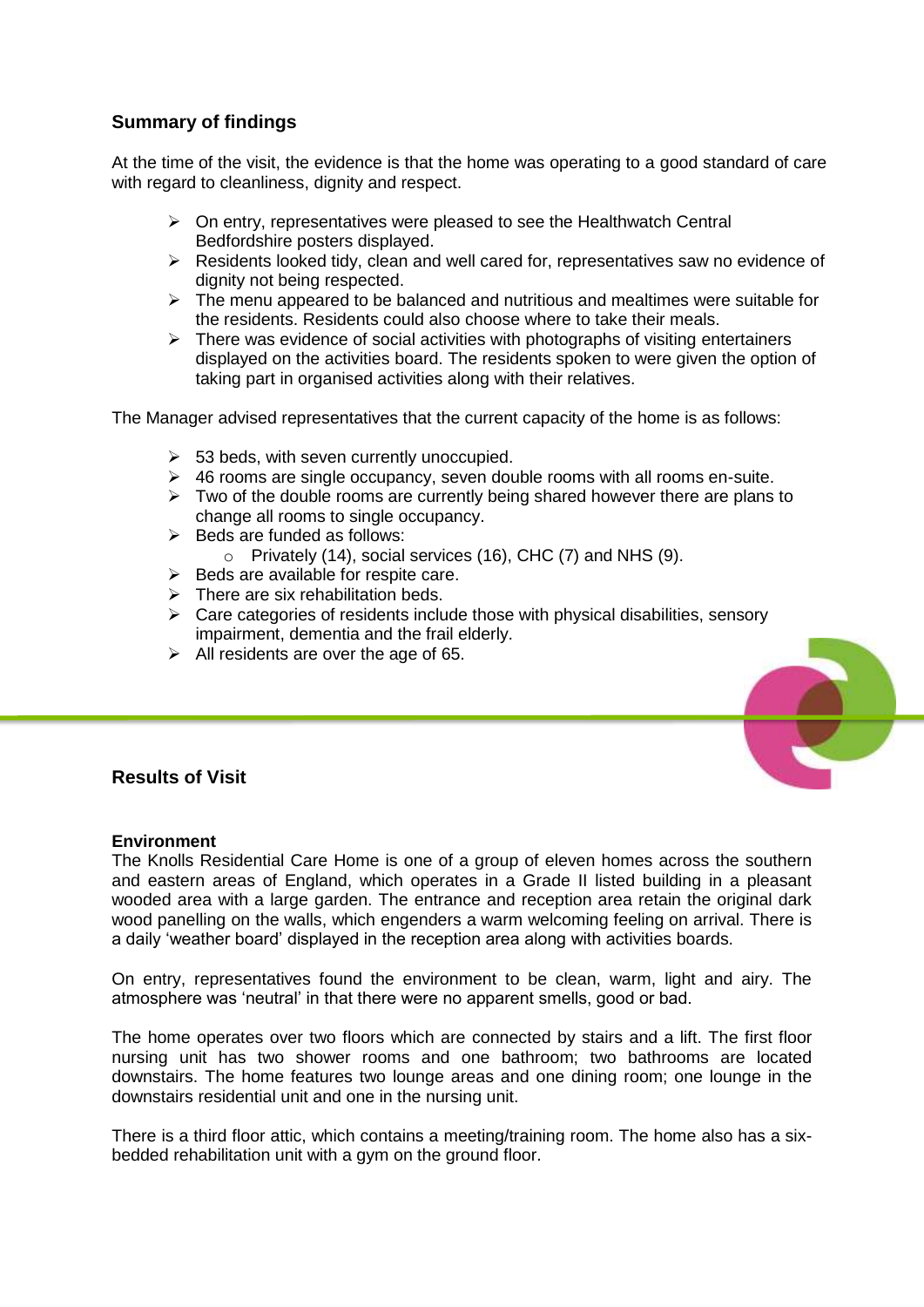#### **Promotion of Privacy, Dignity and Respect**

All the residents seen at the time of the visit appeared to be well dressed and cared for. Representatives noticed that several residents wore 'call pendants' on lanyards.

Each resident's name is displayed on a laminated notice on the door to their room. Representatives were advised that each resident has a key worker who also works with the family. The key worker's name and photograph is displayed inside each resident's room.

HWCB representatives were advised that all bed linen is changed regularly or as necessary. Each residents individual care plan is kept in the nurse's station and is available for residents and/or their family to view on request.

HWCB representatives were advised that the home facilitates the following visiting services:

- $\triangleright$  Hairdresser two times weekly in the salon.
- $\triangleright$  Chiropodist six weekly.
- $\triangleright$  Dentist residents are taken to a local dentist.
- $\triangleright$  Optician twice yearly or as required.

#### **Promotion of Independence**

Residents are encouraged to bring their personal possessions, photographs, pictures, ornaments and small pieces of furniture, including televisions, to create familiar surroundings. Each room also has a telephone point which can be activated by residents/families by private arrangement with BT.

All residents are offered the opportunity to be involved in social activities organised at the home. Relatives are also included in the majority of activity planning, including the planning and construction of a sensory garden.

#### **Interaction between Residents and Staff**

HWCB representatives spoke with residents in the communal areas. The residents spoken to stated they were comfortable in the home and quite happy. The residents appeared to be pleased with the care received however some residents felt that the activities on offer were limited.

Representatives observed staff members engaging with residents and calling them by their first names. During the visit, the Activities Coordinator was observed in the lounge and other communal areas chatting to each resident and assisting them in planting sunflower seeds for a competition to grow the tallest sunflower.

#### **Residents**

The most important aspects of the home, according to some residents, were feeling warm, safe and secure and the friendliness of staff.

Representatives were advised that residents are all registered with the Bassett Road GP practice and can be taken to a local dentist if needed. A doctor from the surgery visits the home weekly or as required; the Nurse Manager also visits regularly. District Nurses attend whenever needed.

Residents medication is issued by medication trained carers in the residential unit and by nurses in the nursing and rehab units, although this was not witnessed by representatives.

#### **Food**

The daily menu is managed on a four week cycle and appears to be comprehensive, with specialist diets, (religious, medical, diabetic etc.) catered for. The menu is displayed on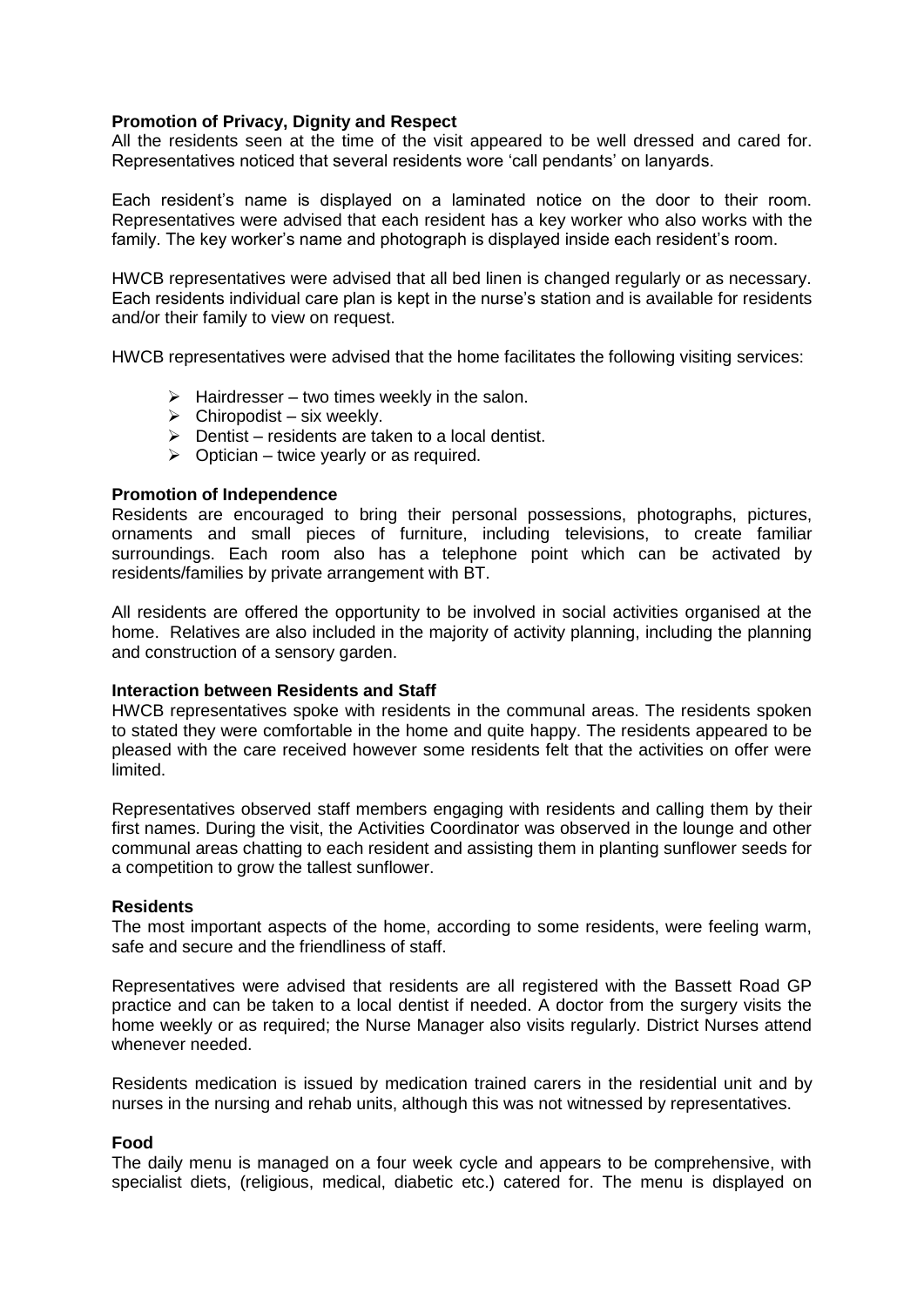boards and in the dining room; the pictorial version is currently being reworked. All food is prepared and cooked on site in the well-equipped kitchen.

Representatives witnessed residents and relatives being offered refreshments during the visit and were informed by several residents that tea and biscuits, including fortified drinks, are available '*at almost any time'*. The residents appeared content with the care they received at mealtimes and were able to choose where to take their meals. The home has Food First and 'MUST' (Malnutrition Universal Screening Tool) certification.

At the time of the visit HWCB representatives were informed by the Manager that several complaints had been received regarding the standard of food at the home. The Manager explained that the Chef had recently left which meant that the home was currently using a temporary chef whilst recruiting a new Chef Manager.

The lack of a permanent Chef was reflected in comments received from some of the residents and relatives who confirmed that the food quality was poor. Comments included: *'there are too many sandwiches in the evening, I'd prefer a plated meal in the evening'* and *'they shouldn't serve bruised fruit e.g. bananas'*

#### **Recreational activities/Social Inclusion/Pastoral needs**

An Activities Co-ordinator organises events to involve residents and their relatives as much as possible. The communal lounge is used for the majority of activities. There was no evidence of residents being forced to take part in activities; it is optional for all residents.

Residents were observed using the TV Lounge and reading newspapers and listening to music.

Representatives were advised by both staff and residents that activities included Bingo, singalongs, arts and crafts, pottery, various entertainers and musical sessions. There is a garden fete scheduled for 11th July.

The Knolls does not currently organise trips outside of the home due to the lack of transport. Staff previously used their own transport however this had to be curtailed due to insurance considerations.

Visits to the home by local schools and their choirs are encouraged and spiritual needs are met by visits from a local vicar who visits on the first Monday of each month and a Catholic Priest also visits regularly. Residents are able to visit the local church should they wish.

#### **Involvement in Key Decisions**

Representatives were advised that meetings with residents only are held bi-monthly. Meetings with relatives are held every quarter although these are poorly attended. The main purpose is to give both residents and their relatives the opportunity to raise any issues and/or concerns.

#### **Concerns/Complaints Procedure**

The Manager, residents, relatives and members of staff all confirmed there is a complaints procedure although no-one mentioned having used it.

The Manager advised HWCB representatives that the Home's 'User's Guide and Complaints' procedure had recently been sent out to all relatives. In addition, the Manager confirmed that as she was now aware of Healthwatch Central Bedfordshire's website, our details would be included in subsequent complaints procedures.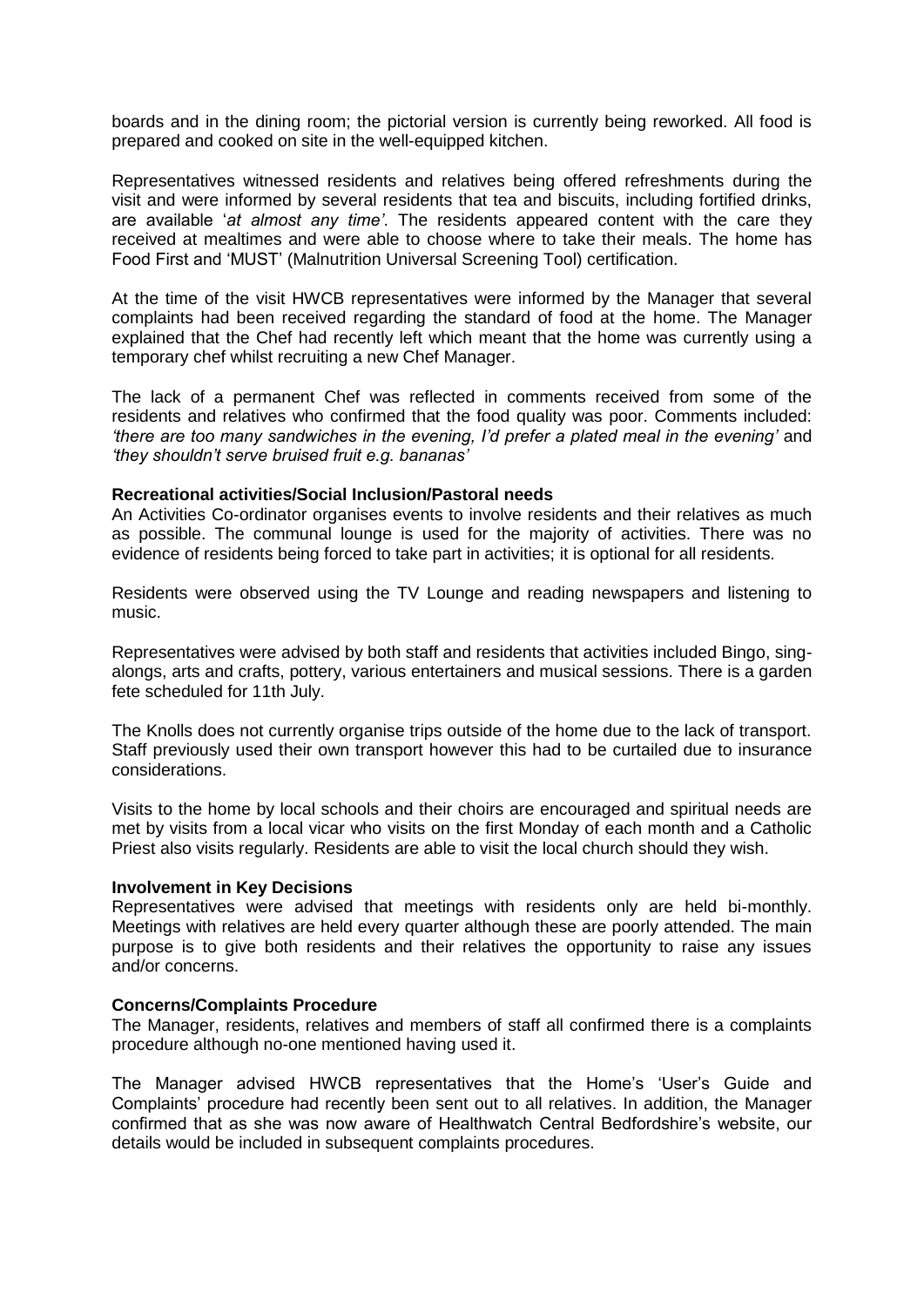### **Staff**

Over 50 members of staff are employed, including eight nurses (two are Bank nurses), 32 carers (four are Bank), one Activities Coordinator, one cook and one kitchen assistant, one administrator, one receptionist, three cleaners including laundry, one gardener and one maintenance man.

The Manager of The Knolls informed HWCB representatives that as well as recruiting a Chef Manager, they were also attempting to recruit permanent night duty nurses however this was proving very difficult.

|                         | <b>Morning</b>      | <b>Afternoon</b>    | <b>Night</b>      |
|-------------------------|---------------------|---------------------|-------------------|
| <b>Residential Unit</b> | 6 carers            | 5 carers            |                   |
| Nursing Unit            | $n$ urse + 3 carers | 1 nurse $+3$ carers | 1 nurse + 1 carer |
| Rehab Unit              | 1 nurse + 1 carer   |                     |                   |
|                         | 24/7                |                     |                   |

**Staff on duty** (as advised at time of visit)**:**

All staff seen and spoken to during the visit were friendly and helpful to the representatives and to the residents they were observed interacting with. All the staff, observed speaking to residents, clearly knew them well, using their first names. The staff appeared to be well trained and representatives were confident the residents were well cared for.

Representatives were advised that DNRs (Do Not Resuscitate) notices (if appropriate) are kept within each residents Care Plan. Care Plans are kept in the nurses' station and are reviewed monthly or as required. The Care Plans and medication charts include photographs of each resident.

Staff training is delivered in house by external training suppliers in the following areas:

- $\triangleright$  Health and Safety
- $\triangleright$  Fire Awareness
- $\triangleright$  Moving and handling
- > Infection Control
- $\triangleright$  Safeguarding (SOVA)
- **Emergency First Aid**
- $\triangleright$  Dementia training is delivered by an external consultant who was previously a Care Home Manager and CQC inspector

There are three members of staff whose first language is not English.

#### **Visitors and Relatives**

Representatives observed family members visiting residents in the home. The family members, representatives spoke with, were appreciative of the care given to their relatives.

The Healthwatch Central Bedfordshire notice was displayed in the care home advising relatives of the visit; however Healthwatch Central Bedfordshire was not contacted directly by any relative prior to or since the visit to the home.

#### **Additional Findings**

The management of the home is attentive to any suggestions for improvement and voiced plans and ideas for the future of the home, including the construction of a sensory garden.

The Manager, receptionist, and many of the staff at the home were not wearing name badges.

The Knolls does not currently offer Wi-Fi access or use Skype.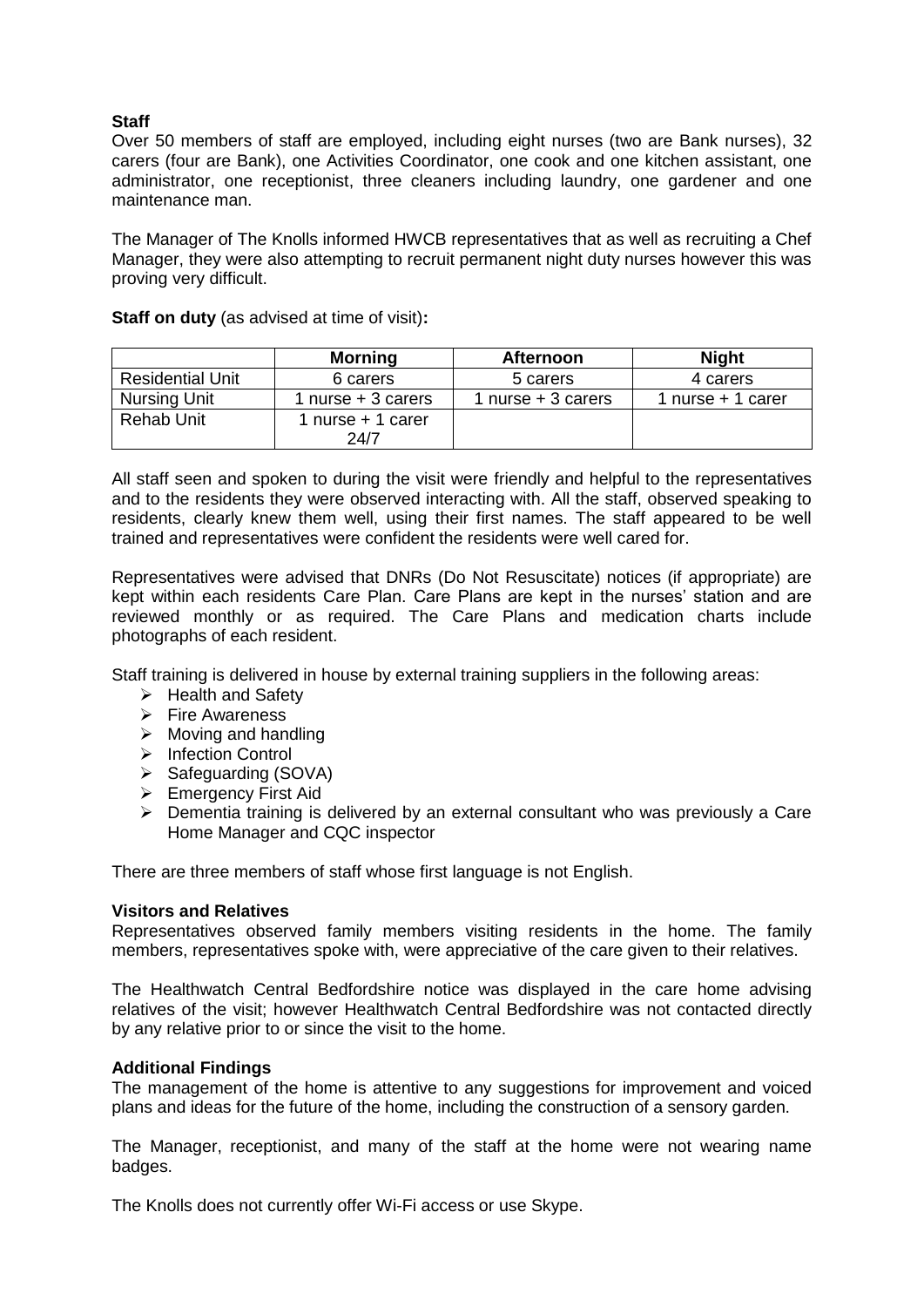# **Recommendations**

This report highlights the good practice that was observed and reflects the resident's and relative's satisfaction with the care and support provided.

- $\triangleright$  Healthwatch Central Bedfordshire recognises the difficulty experienced in recruiting night nursing staff and recommends that the owners of the home consider the salary structure for night staff to possibly address this issue.
- $\triangleright$  HWCB also recommends that the recruitment of a Chef Manager be treated as a matter of urgency, to address the residents' dissatisfaction with the catering and to improve the current nutritional diet of each resident.
- $\triangleright$  HWCB further recommends that all new staff engaged undergo rigorous training in the levels of care and compassion expected of them and name badges are issued, to be worn by all members of staff at the home. This will enable those residents with memory loss to better identify staff.
- $\triangleright$  The use of Wi-Fi and Skype in care homes enhances the quality of life for many residents, whose family are quite dispersed, and HWCB recommends that access to these services be investigated.
- $\triangleright$  Healthwatch Central Bedfordshire recommends that this report is shared with the residents of The Knolls and their family members, to advise that if they should wish to contribute any additional comments about the report, to contact Healthwatch Central Bedfordshire direct on 0300 303 8554.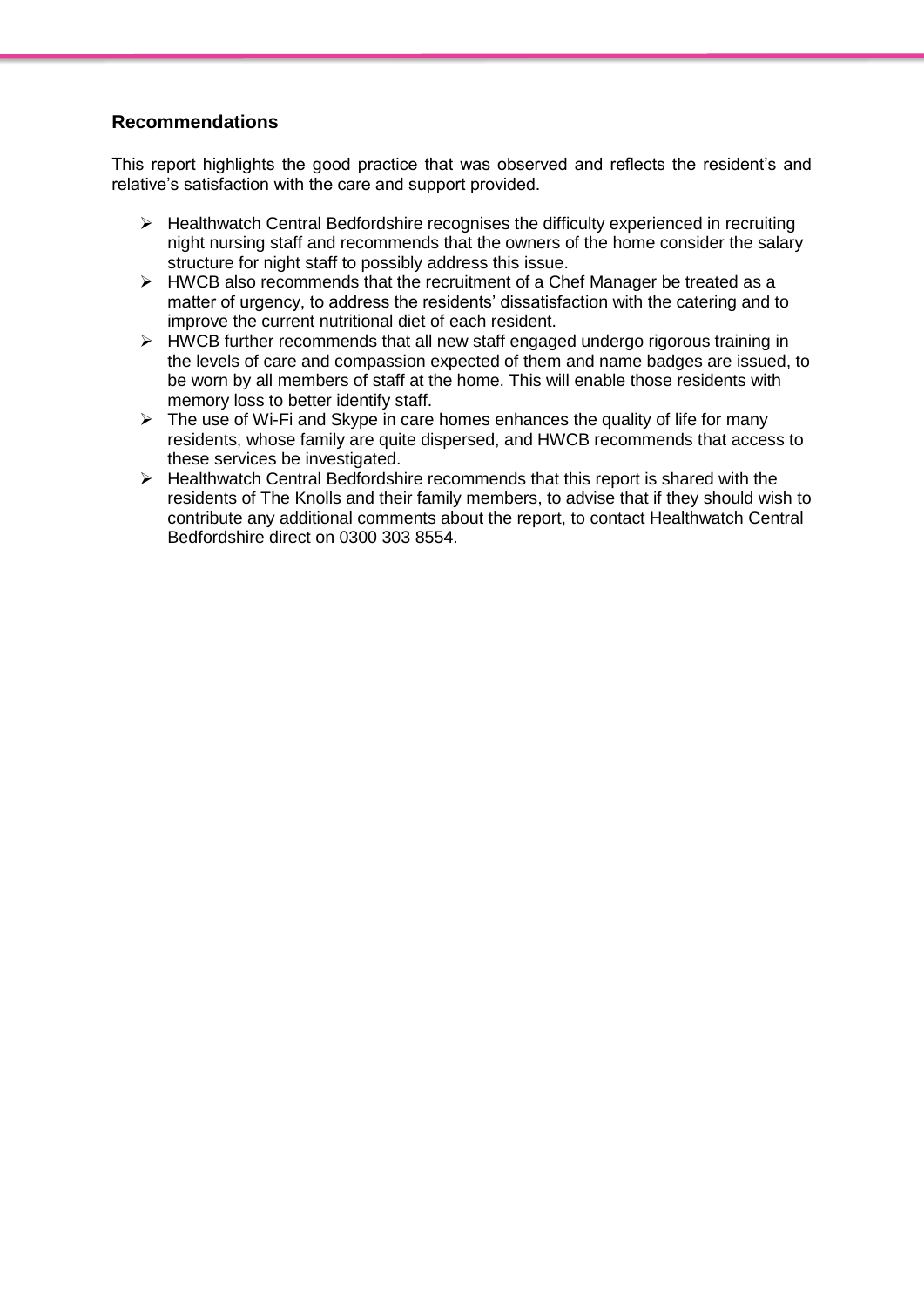# **Service Provider response**

Please receive the action plans (detailed below) arising from the recommendations following the Healthwatch visit on 30/04/15 which was conducted professionally and may I add pleasantly?

Thank you and kind regards,

Nanette Adams, The Knolls Care Home, Plantation Road, Leighton Buzzard, Bedfordshire, LU7 3JE

# **The Knolls Care Home Audit Action Plan**

# **Healthwatch Visit-n 30/04/15 Date: 26/05/15**

|    | <b>Recommendations</b>                                                                                                                                                                                                                                           | <b>Action</b>                                                                                                                                                                                                                                                                                                                                                                                                                                                                                                                                                                                                                                                                                                                                                                                                                                                                     | <b>Action by</b><br><b>DATE</b> and by<br><b>WHOM</b> | Date action<br>completed<br>and<br><b>Signature</b> |
|----|------------------------------------------------------------------------------------------------------------------------------------------------------------------------------------------------------------------------------------------------------------------|-----------------------------------------------------------------------------------------------------------------------------------------------------------------------------------------------------------------------------------------------------------------------------------------------------------------------------------------------------------------------------------------------------------------------------------------------------------------------------------------------------------------------------------------------------------------------------------------------------------------------------------------------------------------------------------------------------------------------------------------------------------------------------------------------------------------------------------------------------------------------------------|-------------------------------------------------------|-----------------------------------------------------|
| 1. | <b>Healthwatch Central</b><br>Bedfordshire recognises the<br>difficulty experienced in<br>recruiting night nursing staff<br>and recommends that the<br>owners of the home consider<br>the salary structure for night<br>staff to possibly address this<br>issue. | Salary for all staff is discussed<br>during budget planning once a year<br>in October. During the last budget<br>meeting, night staff salary was<br>greatly increased.<br>Recommendation will be discussed<br>during the next budget meeting.                                                                                                                                                                                                                                                                                                                                                                                                                                                                                                                                                                                                                                     | October 2015<br>Home<br>Manager                       |                                                     |
| 2. | HWCB also recommends that<br>the recruitment of a Chef<br>Manager be treated as a<br>matter of urgency, to address<br>residents' dissatisfaction with<br>the catering and to improve<br>current nutritional diet for<br>each resident.                           | There is now a permanent Catering<br>Manager in post, who is currently<br>undergoing a probation period.<br>After successful probation period, a<br>contract will be issued.<br>(Please note: The current<br>nutritional diet of the residents<br>are good. We have a couple of<br>residents who no matter what the<br>chef provide is not good enough.<br>We had meetings with the<br>relatives of one of the<br>complainant who provided us<br>with likes and dislikes of their<br>mother. We provided these likes<br>and often the chef prepare these<br>specially for her but appreciation<br>is short lived. The other resident<br>follow suit. The old catering<br>manager and cook stepped down<br>because of these 2 residents<br>never ending complaints.<br>Residents who are unwell and<br>observed not to be eating well<br>are referred to the dietician via<br>GP.) | <b>July 2015</b><br>Home<br>Manager                   |                                                     |